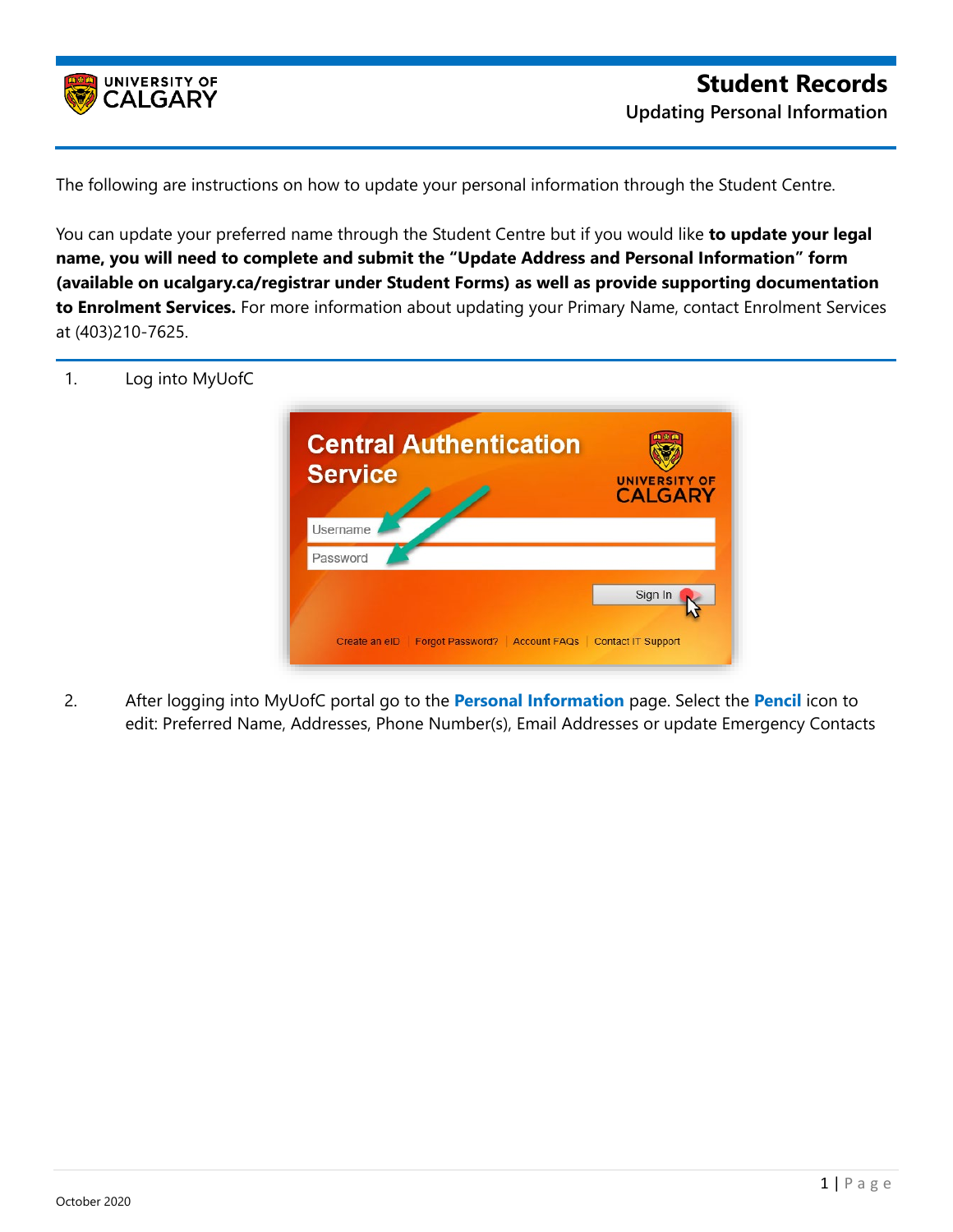## **Student Records**



**Updating Personal Information**

|                                     | UCID:                                        | $\sqrt{2}$   |                      |          | <b>Privacy Settings</b>        |
|-------------------------------------|----------------------------------------------|--------------|----------------------|----------|--------------------------------|
| Home                                | <b>Addresses</b><br>Home (Mailing):          |              |                      |          |                                |
| <b>My Application</b>               |                                              |              |                      |          | Edit Addresses                 |
| <b>Personal Info</b>                | <b>Phone Numbers</b><br><b>Current Home:</b> |              | Other:               |          |                                |
|                                     |                                              |              |                      |          | <b>Edit Phone Numbers</b><br>A |
| <b>Exams and</b><br>Grades          | <b>Email Addresses</b><br>Other:             |              | <b>UofC Address:</b> |          | Edit Email Addresses           |
| Program and<br><b>Advising Info</b> | <b>Emergency Contacts</b>                    |              |                      |          |                                |
|                                     | <b>Contact</b>                               | Relationship | Primary              | Phone    | <b>Address</b>                 |
| <b>My Financials</b>                |                                              |              | ⊘                    | Primary: |                                |
|                                     |                                              |              |                      |          | Edit Emergency Contacts        |
|                                     | Citizenship                                  |              |                      |          |                                |

3. The preferred name type will display in Zoom, the Student Centre and Class Rosters. To update the preferred name, click on the **Edit** button beside the **Preferred** name type

**NOTE: Your Preferred name will appear below your Primary name, if previously disclosed. If there is no preferred name displayed, please contact Enrolment Services to have one added.**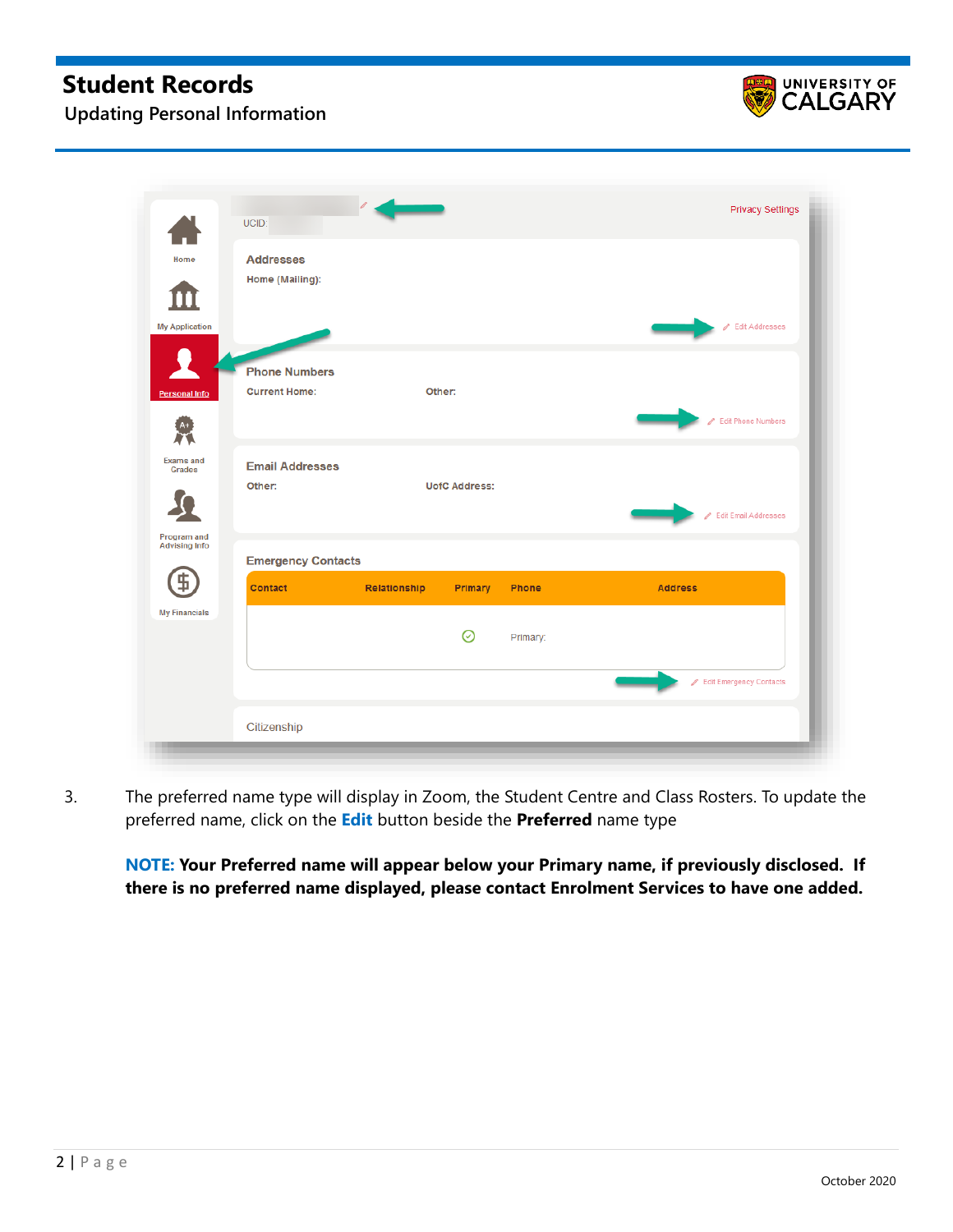

**Updating Personal Information**

| <b>Names</b>                                                                                                            |      |               |  |
|-------------------------------------------------------------------------------------------------------------------------|------|---------------|--|
| View, add, change or delete a name.                                                                                     |      |               |  |
| Below is a list of your current names. Each name has a type associated with it that is indicative of the<br>name's use. |      |               |  |
| Name Type Name<br>Primary                                                                                               |      |               |  |
|                                                                                                                         |      |               |  |
| Preferred                                                                                                               | Edit | <b>Delete</b> |  |
|                                                                                                                         |      |               |  |
|                                                                                                                         |      |               |  |
|                                                                                                                         |      |               |  |
|                                                                                                                         |      |               |  |

Update your **Name Informa�on**, the **Date** that you would like the change to take effect and click on the **Save**  button

|                               |                                                                                                                     | × |
|-------------------------------|---------------------------------------------------------------------------------------------------------------------|---|
| <b>Names</b>                  |                                                                                                                     |   |
| Change name                   |                                                                                                                     |   |
|                               |                                                                                                                     |   |
|                               | Enter your name information below. Each name must have a type associated with it to indicate how you use that name. |   |
| Change name                   |                                                                                                                     |   |
| Name Type Preferred           |                                                                                                                     |   |
| Format Using English          | <b>Change Format</b>                                                                                                |   |
| Prefix<br>$\sim$              |                                                                                                                     |   |
| <b>First Name</b>             | Middle Name                                                                                                         |   |
| <b>Last Name</b>              |                                                                                                                     |   |
| Suffix                        | $\checkmark$                                                                                                        |   |
| Date changes will take effect | (example: 2000/12/31)                                                                                               |   |
|                               |                                                                                                                     |   |
| Save                          | <b>Return to Current Names</b>                                                                                      |   |
|                               |                                                                                                                     |   |
|                               |                                                                                                                     |   |

4. Once you receive the following **Save Confirmation**, please click **OK**

You will be returned to the **Names** page where you can view the change(s) made.